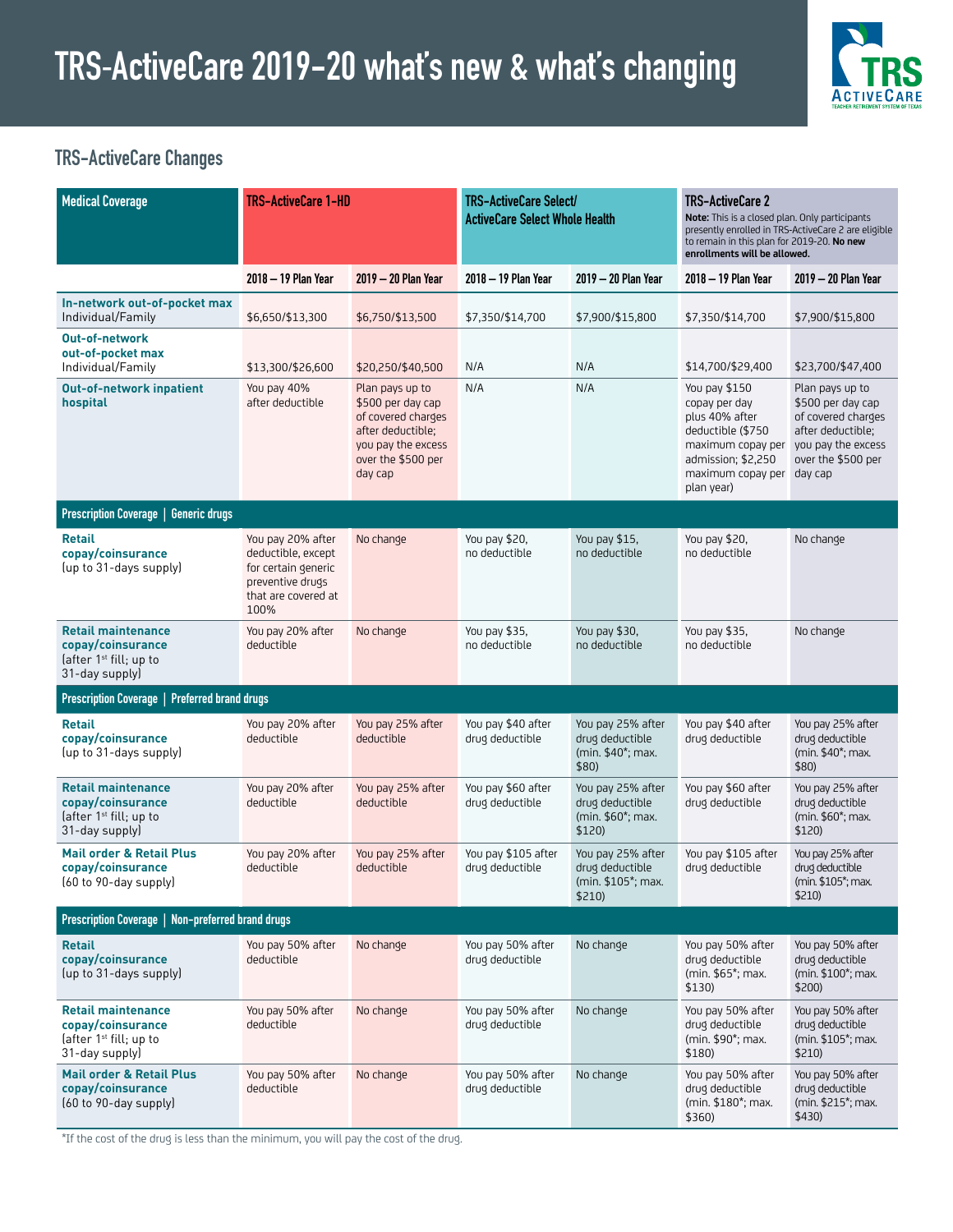#### **TRS-ActiveCare Premium Changes**

#### **New 2019-20 Premiums**

| <b>TRS-ActiveCare</b><br><b>Monthly Premium</b> | <b>TRS-ActiveCare 1-HD</b>   |                                             | TRS-ActiveCare Select/<br><b>ActiveCare Select Whole Health</b> |                                             | <b>TRS-ActiveCare 2</b>      |                                             |
|-------------------------------------------------|------------------------------|---------------------------------------------|-----------------------------------------------------------------|---------------------------------------------|------------------------------|---------------------------------------------|
|                                                 | <b>Full monthly Premium*</b> | Cost after state/district<br>contribution** | <b>Full monthly Premium*</b>                                    | Cost after state/district<br>contribution** | <b>Full monthly Premium*</b> | Cost after state/district<br>contribution** |
| Individual                                      | \$378                        | \$153                                       | \$556                                                           | \$331                                       | \$852                        | \$627                                       |
| +Spouse                                         | \$1.066                      | \$841                                       | \$1,367                                                         | \$1.142                                     | \$2,020                      | \$1,795                                     |
| +Children                                       | \$722                        | \$497                                       | \$902                                                           | \$677                                       | \$1.267                      | \$1,042                                     |
| $+$ Family                                      | \$1,415                      | \$1,190                                     | \$1,718                                                         | \$1,493                                     | \$2,389                      | \$2,164                                     |

#### **Current 2018-19 Premiums**

| TRS-ActiveCare<br><b>Monthly Premium</b> | <b>TRS-ActiveCare 1-HD</b>   |                                             | TRS-ActiveCare Select/<br><b>ActiveCare Select Whole Health</b> |                                             | <b>TRS-ActiveCare 2</b>      |                                             |
|------------------------------------------|------------------------------|---------------------------------------------|-----------------------------------------------------------------|---------------------------------------------|------------------------------|---------------------------------------------|
|                                          | <b>Full monthly Premium*</b> | Cost after state/district<br>contribution** | <b>Full monthly Premium*</b>                                    | Cost after state/district<br>contribution** | <b>Full monthly Premium*</b> | Cost after state/district<br>contribution** |
| Individual                               | \$367                        | \$142                                       | \$540                                                           | \$315                                       | \$782                        | \$557                                       |
| +Spouse                                  | \$1,035                      | \$810                                       | \$1,327                                                         | \$1,102                                     | \$1,855                      | \$1,630                                     |
| +Children                                | \$701                        | \$476                                       | \$876                                                           | \$651                                       | \$1,163                      | \$938                                       |
| $+$ Family                               | \$1,374                      | \$1,149                                     | \$1,668                                                         | \$1.443                                     | \$2,194                      | \$1,969                                     |

\*If you are not eligible for the state/district subsidy, you will pay the full monthly premium. Contact your Benefits Administrator for your monthly premium.

**\*\*The cost after state, \$75 and district, \$150 contribution is the maximum you may pay per month. Ask your Benefits Administrator for your monthly cost. (This is the amount you will owe each month after all available subsidies are applied to your premium.)** 



Download the new TRS Health app today!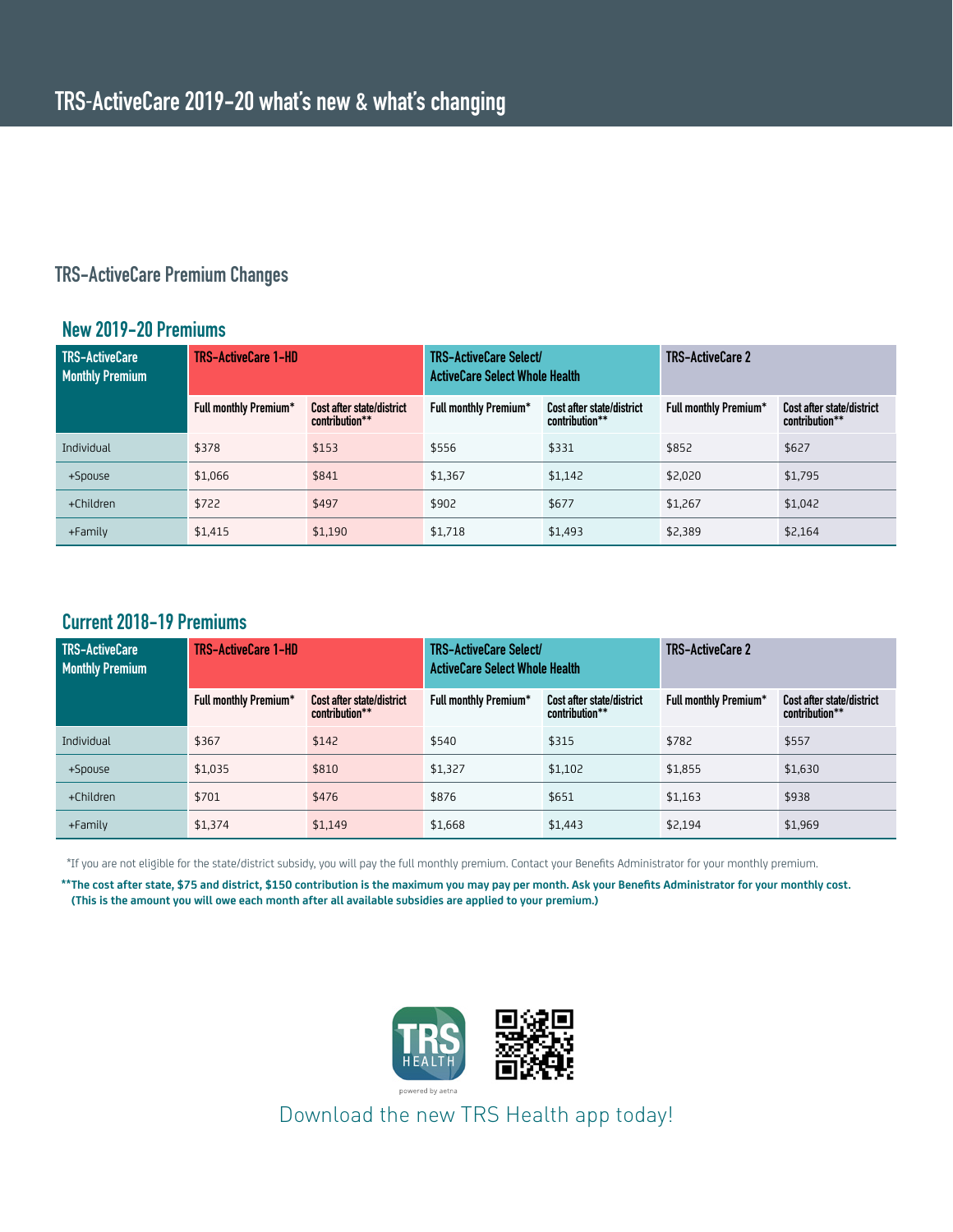## **TRS-ActiveCare 2019-20 what's new & what's changing**

## **HMO Changes**

| <b>Medical Coverage</b>                                                                                | <b>BCBSTX</b>                 |                               | <b>FirstCare</b>                                              |                                                                                                 | <b>Scott and White</b>                                         |                                                                                                                                     |
|--------------------------------------------------------------------------------------------------------|-------------------------------|-------------------------------|---------------------------------------------------------------|-------------------------------------------------------------------------------------------------|----------------------------------------------------------------|-------------------------------------------------------------------------------------------------------------------------------------|
|                                                                                                        | 2018 - 19 Plan Year           | 2019 - 20 Plan Year           | 2018 - 19 Plan Year                                           | 2019 - 20 Plan Year                                                                             | 2018 - 19 Plan Year                                            | 2019 - 20 Plan Year                                                                                                                 |
| <b>Out-of-pocket maximum</b><br>Individual/Family                                                      |                               |                               | \$7,350/\$14,700                                              | \$7,450/\$14,900                                                                                | \$7,000/\$14,000                                               | \$7,450/\$14,900                                                                                                                    |
| <b>Deductible</b><br>Individual/Family                                                                 |                               |                               | \$750/\$2,250                                                 | \$950/\$2,850                                                                                   | \$1,000/\$3,000                                                | \$950/\$2,850                                                                                                                       |
| <b>Primary care office visit</b>                                                                       | No plan changes<br>for BCBSTX |                               | You pay \$20                                                  | No change                                                                                       | You pay $$15, 1st$<br>office visit copay<br>waived for illness | You pay \$20, 1st<br>office visit copay<br>waived for illness.<br>\$0 copay for primary<br>visit for dependents<br>age 19 and under |
| <b>Specialist office visit copay</b>                                                                   |                               |                               | \$60                                                          | \$70                                                                                            | \$70                                                           | No change                                                                                                                           |
| <b>Urgent care copay</b>                                                                               |                               |                               | You pay \$75;<br>deductible waived                            | You pay \$50;<br>deductible waived                                                              | You pay \$50 copay                                             | No change                                                                                                                           |
| <b>Emergency room</b><br>copay/coinsurance                                                             |                               |                               | You pay \$500<br>after deductible                             | No change                                                                                       | You pay \$250 plus<br>20% after deductible after deductible    | You pay \$500                                                                                                                       |
| <b>Prescription Coverage</b>                                                                           |                               |                               |                                                               |                                                                                                 |                                                                |                                                                                                                                     |
| <b>Prescription drug deductible</b>                                                                    |                               | No plan changes for BCBSTX    | \$100 individual<br>\$300 family                              | \$150 (excludinq<br>preferred generics)                                                         | \$150                                                          | No change                                                                                                                           |
| Prescription Coverage   Preferred drugs                                                                |                               |                               |                                                               |                                                                                                 |                                                                |                                                                                                                                     |
| <b>Retail copay/coinsurance</b><br>(up to 31-day supply)                                               |                               |                               | You pay \$15 generic;<br>\$40 brand after drug<br>deductible  | You pay \$5 generic<br>(drug deductible<br>waived); 30% brand<br>after drug deductible          | No plan changes for<br>Scott and White                         |                                                                                                                                     |
| <b>Retail maintenance</b><br>copay/coinsurance<br>(after $1st$ fill; up to<br>31-day supply)           |                               | No plan changes<br>for BCBSTX | You pay \$15 generic;<br>\$40 brand after drug<br>deductible  | You pay \$12.50<br>generic (drug<br>deductible waived);<br>30% brand after<br>drug deductible   |                                                                |                                                                                                                                     |
| <b>Mail order</b><br>copay/coinsurance<br>[60 to 90-day supply]                                        |                               |                               | You pay \$45 generic;<br>\$120 brand after<br>drug deductible | You pay \$12.50<br>generic (drug<br>deductible waived);<br>30% brand after drug<br>deductible   |                                                                |                                                                                                                                     |
| Prescription Coverage   Non-preferred brand drugs                                                      |                               |                               |                                                               |                                                                                                 |                                                                |                                                                                                                                     |
| <b>Retail copay/coinsurance</b><br>(up to 31-day supply)                                               |                               |                               | You pay \$100 after<br>drug deductible                        | You pay 50% after<br>drug deductible                                                            |                                                                |                                                                                                                                     |
| <b>Retail maintenance</b><br>copay/coinsurance<br>(after 1 <sup>st</sup> fill; up to 31-day<br>supply) | No plan changes<br>for BCBSTX |                               | You pay \$100 after<br>drug deductible                        | You pay 50% after<br>drug deductible                                                            |                                                                |                                                                                                                                     |
| <b>Mail order</b><br>copay/coinsurance<br>(60 to 90-day supply)                                        |                               |                               | You pay \$300 after<br>drug deductible                        | You pay 50% after<br>drug deductible                                                            | No plan changes for<br>Scott and White                         |                                                                                                                                     |
| <b>Specialty medications</b>                                                                           |                               |                               | You pay 20% after<br>drug deductible                          | You pay 15% Tier 1<br>& Tier 2 after drug<br>deductible; 25%<br>Tier 3 after drug<br>deductible |                                                                |                                                                                                                                     |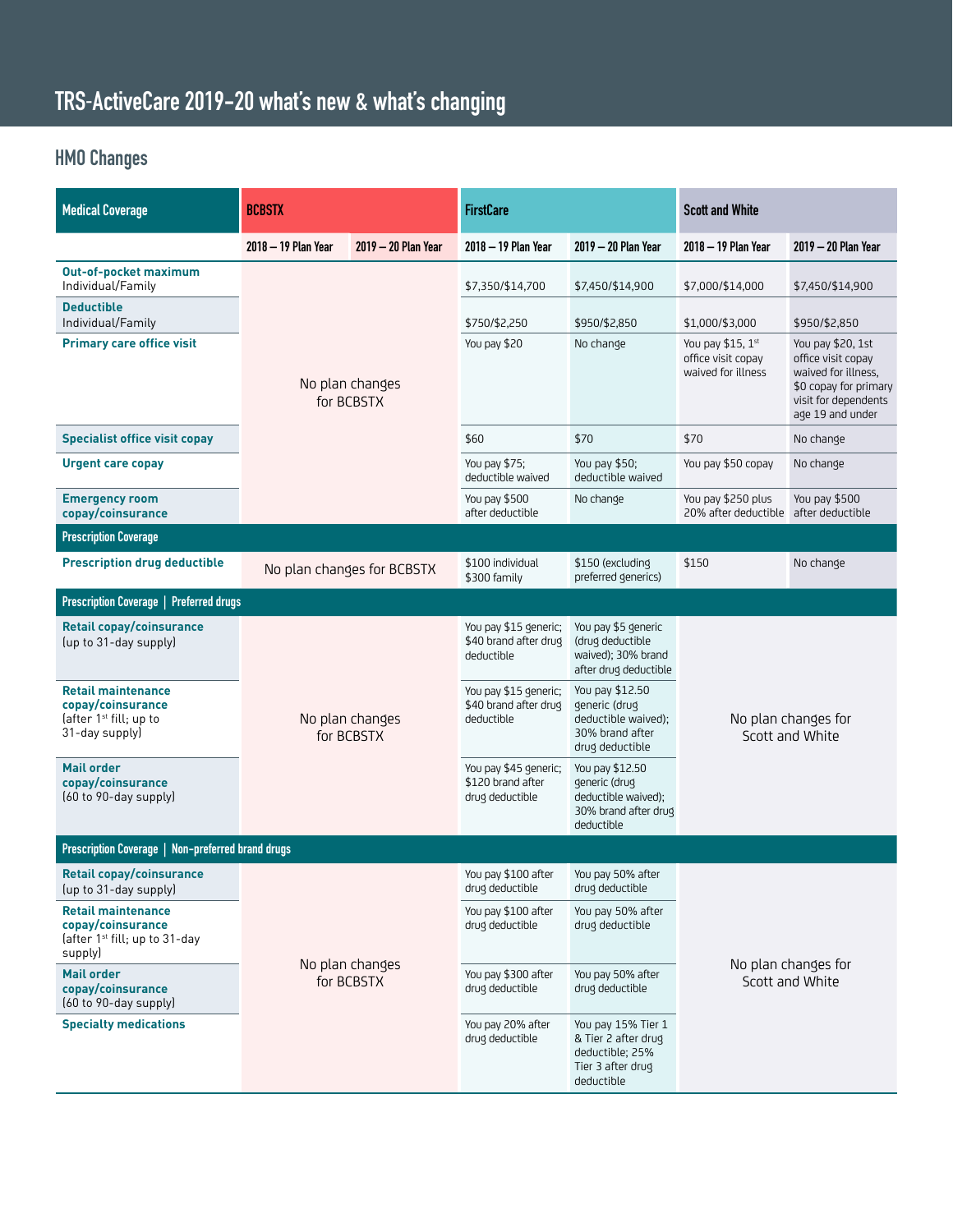#### **HMO Premium Changes**

#### **New 2019-20 Premiums**

| <b>Monthly Premium</b> | <b>BCBSTX</b>                |                                             | <b>FirstCare</b>             |                                                    | <b>Scott and White</b>       |                                             |
|------------------------|------------------------------|---------------------------------------------|------------------------------|----------------------------------------------------|------------------------------|---------------------------------------------|
|                        | <b>Full monthly Premium*</b> | Cost after state/district<br>contribution** | <b>Full monthly Premium*</b> | <b>Cost after state/district</b><br>contribution** | <b>Full monthly Premium*</b> | Cost after state/district<br>contribution** |
| Individual             | \$486.56                     | \$261.56                                    | \$560.50                     | \$335.50                                           | \$558.54                     | \$333.54                                    |
| +Spouse                | \$1,177.52                   | \$952.52                                    | \$1,416.52                   | \$1,191.52                                         | \$1,306.58                   | \$1,081.58                                  |
| +Children              | \$761.96                     | \$536.96                                    | \$892.16                     | \$667.16                                           | \$876.76                     | \$651.76                                    |
| +Family                | \$1,249.00                   | \$1,024.00                                  | \$1,454.80                   | \$1,229.80                                         | \$1,457.28                   | \$1,232.28                                  |

#### **Current 2018-19 Premiums**

| <b>Monthly Premium</b> | <b>BCBSTX</b>                |                                             | <b>FirstCare</b>             |                                             | <b>Scott and White</b>       |                                                    |
|------------------------|------------------------------|---------------------------------------------|------------------------------|---------------------------------------------|------------------------------|----------------------------------------------------|
|                        | <b>Full monthly Premium*</b> | Cost after state/district<br>contribution** | <b>Full monthly Premium*</b> | Cost after state/district<br>contribution** | <b>Full monthly Premium*</b> | <b>Cost after state/district</b><br>contribution** |
| Individual             | \$474.02                     | \$249.02                                    | \$534.04                     | \$309.04                                    | \$578.36                     | \$353.36                                           |
| +Spouse                | \$1,146.83                   | \$921.83                                    | \$1.348.92                   | \$1.123.92                                  | \$1,353.40                   | \$1.128.40                                         |
| +Children              | \$742.19                     | \$517.19                                    | \$849.76                     | \$624.76                                    | \$908.06                     | \$683.06                                           |
| +Family                | \$1,216.42                   | \$991.42                                    | \$1,385.36                   | \$1,160.36                                  | \$1,509.56                   | \$1,284.56                                         |

\*If you are not eligible for the state/district subsidy, you will pay the full monthly premium. Contact your Benefits Administrator for your monthly premium.

**\*\*The cost after state, \$75 and district, \$150 contribution is the maximum you may pay per month. Ask your Benefits Administrator for your monthly cost. (This is the amount you will owe each month after all available subsidies are applied to your premium.)**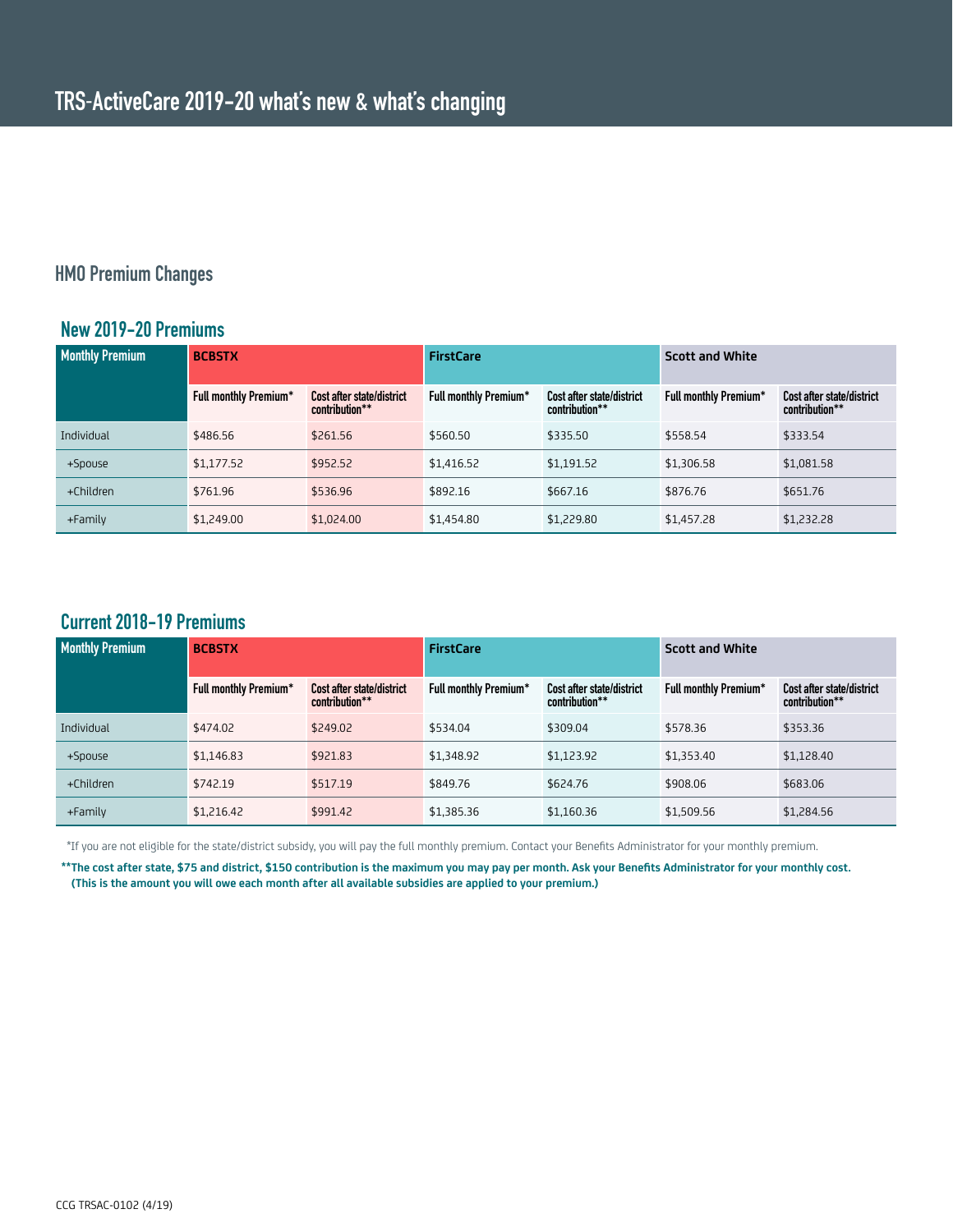# **2019-20 TRS-ActiveCare Plan Highlights**

Effective Sept. 1, 2019 through Aug. 31, 2020 | In-Network Level of Benefits<sup>1</sup>



|                                                                                                                             | <b>TRS-ActiveCare 1-HD</b>                                                                                                 | <b>TRS-ActiveCare Select/</b>                                                                     | <b>TRS-ActiveCare 2</b>                                                                                                       |
|-----------------------------------------------------------------------------------------------------------------------------|----------------------------------------------------------------------------------------------------------------------------|---------------------------------------------------------------------------------------------------|-------------------------------------------------------------------------------------------------------------------------------|
| <b>Medical Coverage</b>                                                                                                     |                                                                                                                            | <b>TRS-ActiveCare Select Whole Health</b>                                                         |                                                                                                                               |
|                                                                                                                             |                                                                                                                            | (Baptist Health System and HealthTexas Medical<br>Group; Baylor Scott and White Quality Alliance; | NOTE: If you're currently enrolled in TRS-ActiveCare 2,<br>you can remain in this plan. However, as of                        |
|                                                                                                                             |                                                                                                                            | Kelsey Select; Memorial Hermann Accountable<br>Care Network; Seton Health Alliance)               | Sept. 1, 2018, TRS-ActiveCare 2 is closed to<br>new enrollees.                                                                |
| <b>Deductible</b>                                                                                                           |                                                                                                                            |                                                                                                   |                                                                                                                               |
| (per plan year)                                                                                                             |                                                                                                                            |                                                                                                   |                                                                                                                               |
| <b>In-Network</b>                                                                                                           | \$2,750 employee only/\$5,500 family                                                                                       | \$1,200 individual/\$3,600 family                                                                 | \$1,000 individual/\$3,000 family                                                                                             |
| <b>Out-of-Network</b>                                                                                                       | \$5,500 employee only/\$11,000 family                                                                                      | Not applicable. This plan does not cover out-<br>of-network services except for emergencies.      | \$2,000 individual/\$6,000 family                                                                                             |
| <b>Out-of-Pocket Maximum</b><br>(per plan year; medical and prescription drug                                               | The individual out-of-pocket maximum<br>only includes covered expenses incurred                                            |                                                                                                   |                                                                                                                               |
| deductibles, copays, and coinsurance count                                                                                  | by that individual.                                                                                                        |                                                                                                   |                                                                                                                               |
| toward the out-of-pocket maximum)<br><b>In-Network</b>                                                                      | \$6,750 individual/\$13,500 family                                                                                         | \$7,900 individual/\$15,800 family                                                                | \$7,900 individual/\$15,800 family                                                                                            |
| <b>Out-of-Network</b>                                                                                                       | \$20,250 individual/\$40,500 family                                                                                        | Not applicable. This plan does not cover out-                                                     | \$23,700 individual/\$47,400 family                                                                                           |
|                                                                                                                             |                                                                                                                            | of-network services except for emergencies.                                                       |                                                                                                                               |
| <b>Coinsurance</b><br><b>In-Network</b> Participant pays (after deductible)                                                 | 20%                                                                                                                        | 20%                                                                                               | 20%                                                                                                                           |
| <b>Out-of-Network</b> Participant pays                                                                                      | 40% of allowed amount unless                                                                                               | Not applicable. This plan does not cover out-                                                     | 40% of allowed amount unless                                                                                                  |
| (after deductible)                                                                                                          | otherwise noted                                                                                                            | of-network services except for emergencies.                                                       | otherwise noted                                                                                                               |
| <b>Office Visit Copay</b><br>Participant pays                                                                               | 20% after deductible                                                                                                       | \$30 copay for primary<br>\$70 copay for specialist                                               | \$30 copay for primary<br>\$70 copay for specialist                                                                           |
| <b>Diagnostic Lab</b><br>Participant pays                                                                                   | 20% after deductible                                                                                                       | 20% after deductible<br>(Kelsey Select-plan pays 100%)                                            | 20% after deductible                                                                                                          |
| <b>Preventive Care</b><br>See below for examples                                                                            | Plan pays 100%                                                                                                             | Plan pays 100%                                                                                    | Plan pays 100%                                                                                                                |
| <b>Teladoc<sup>®</sup> Physician Services</b>                                                                               | \$40 consultation fee (counts toward<br>deductible and out-of-pocket maximum)                                              | Plan pays 100%                                                                                    | Plan pays 100%                                                                                                                |
| <b>High-Tech Radiology</b><br>(CT scan, MRI, nuclear medicine) Participant pays                                             | 20% after deductible                                                                                                       | \$100 copay plus 20% after deductible                                                             | \$100 copay plus 20% after deductible                                                                                         |
| <b>Inpatient Hospital Facility Charges Only</b><br>(preauthorization required)                                              |                                                                                                                            |                                                                                                   |                                                                                                                               |
| <b>In-Network</b>                                                                                                           | 20% after deductible                                                                                                       | \$150 copay per day plus 20% after deductible                                                     | \$150 copay per day plus 20% after deductible                                                                                 |
|                                                                                                                             |                                                                                                                            | (\$750 maximum copay per admission)                                                               | (\$750 maximum copay per admission; \$2,250<br>maximum copay per plan year)                                                   |
| <b>Out-of-Network</b>                                                                                                       | Plan pays up to \$500 per day cap of<br>covered charges after deductible; you pay<br>the excess over the \$500 per day cap | Not applicable. This plan does not cover out-<br>of-network services except for emergencies.      | Plan pays up to \$500 per day cap of covered<br>charges after deductible; you pay the excess<br>of over the \$500 per day cap |
| <b>Urgent Care</b>                                                                                                          | 20% after deductible                                                                                                       | \$50 copay per visit                                                                              | \$50 copay per visit                                                                                                          |
| <b>Freestanding Emergency Room</b><br>Participant pays                                                                      | \$500 copay per visit plus 20% after<br>deductible                                                                         | \$500 copay per visit plus 20% after<br>deductible                                                | \$500 copay per visit plus 20% after<br>deductible                                                                            |
| <b>Emergency Room</b> (true emergency use)<br>Participant pays                                                              | 20% after deductible                                                                                                       | \$250 copay plus 20% after deductible<br>(copay waived if admitted)                               | \$250 copay plus 20% after deductible<br>(copay waived if admitted)                                                           |
| <b>Outpatient Surgery</b><br>Participant pays                                                                               | 20% after deductible                                                                                                       | \$150 copay per visit plus 20% after<br>deductible                                                | \$150 copay per visit plus 20% after<br>deductible                                                                            |
| <b>Bariatric Surgery</b><br>(only covered if performed at an IOQ facility)<br>Physician charges; Participant pays           | \$5,000 copay (does apply to out-of-<br>pocket maximum) plus 20% after<br>deductible                                       | Not covered                                                                                       | \$5,000 copay (does not apply to<br>out-of-pocket maximum) plus 20%<br>after deductible                                       |
| <b>Annual Vision Examination</b><br>(one per plan year; performed by an ophthalmologist<br>or optometrist) Participant pays | 20% after deductible                                                                                                       | \$70 copay for specialist                                                                         | \$70 copay for specialist                                                                                                     |
| <b>Annual Hearing Examination</b><br>Participant pays                                                                       | 20% after deductible                                                                                                       | \$30 copay for primary<br>\$70 copay for specialist                                               | \$30 copay for primary<br>\$70 copay for specialist                                                                           |

#### **Preventive Care**

Some examples of preventive care frequency and services: **• Routine physicals** – annually age 12 and over

- **Mammograms** one every year age 35 and over
- **Smoking cessation counseling** eight visits per 12 months
- **Well-child care** unlimited up to age 12
- **Colonoscopy** one every 10 years age 45 and over
- 

**• Well woman exam & pap smear** – annually age 18 and over **• Prostate cancer screening** – one per year age 50 and over

**• Healthy diet/obesity counseling** – unlimited to age 22; age 22 and over – 26 visits per 12 months

**• Breastfeeding support** – six lactation counseling visits per 12 months

**Note:** Covered services under this benefit must be billed by the provider as "preventive care." Non-network preventive care is not paid at 100%. If you receive preventive services from a non-network provider, you will be responsible for any applicable deductible and coinsurance under the TRS-ActiveCare 1-HD and TRS-ActiveCare 2. There is no coverage for non-network services under the TRS-ActiveCare Select plan or TRS-ActiveCare Select Whole Health. For more information, please view the Benefits Booklet at **[www.trsactivecareaetna.com](http://www.trsactivecareaetna.com)**.

TRS-ActiveCare is administered by Aetna Life Insurance Company. Aetna provides claims payment services only and does not assume any financial risk or obligation with respect to claims. Prescription drug benefits are administered by Caremark.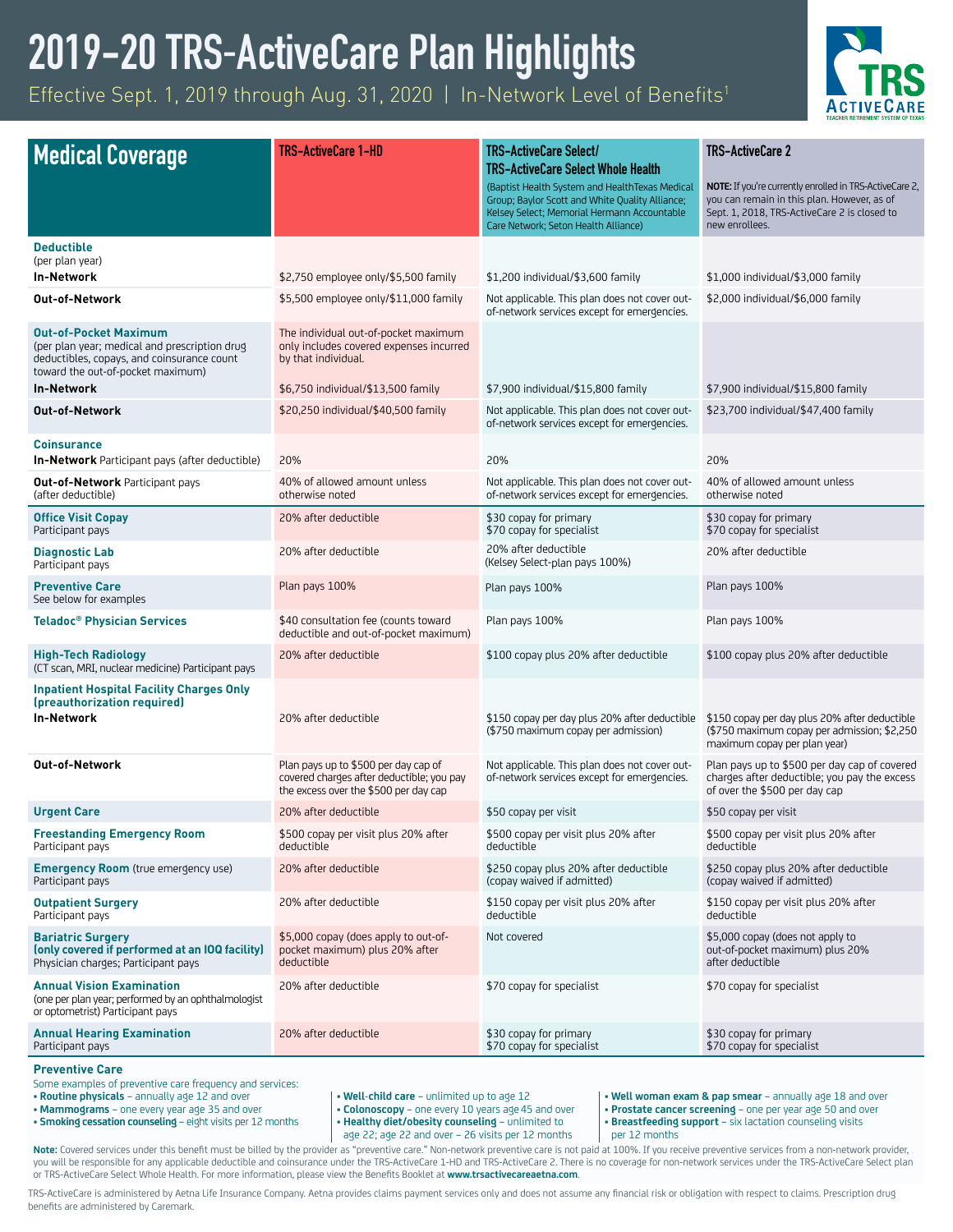### **2019-20 TRS-ActiveCare Plan Highlights**

| <b>Prescription</b><br>Coverage                                                                        | <b>TRS-ActiveCare 1-HD</b>                                                                                                 | TRS-ActiveCare Select/<br><b>ActiveCare Select Whole Health</b><br>(Baptist Health System and HealthTexas Medical<br>Group; Baylor Scott and White Quality Alliance;<br>Kelsey Select; Memorial Hermann Accountable<br>Care Network; Seton Health Alliance)                                                                               | <b>TRS-ActiveCare 2</b><br><b>NOTE:</b> If you're currently enrolled in TRS-ActiveCare 2,<br>you can remain in this plan. However, as of<br>Sept. 1, 2018, TRS-ActiveCare 2 is closed to<br>new enrollees. |
|--------------------------------------------------------------------------------------------------------|----------------------------------------------------------------------------------------------------------------------------|-------------------------------------------------------------------------------------------------------------------------------------------------------------------------------------------------------------------------------------------------------------------------------------------------------------------------------------------|------------------------------------------------------------------------------------------------------------------------------------------------------------------------------------------------------------|
| <b>Drug Deductible</b><br>(per person, per plan year)                                                  | Must meet plan-year deductible<br>before plan pays. <sup>2</sup>                                                           | \$0 generic; \$200 brand                                                                                                                                                                                                                                                                                                                  | \$0 generic; \$200 brand                                                                                                                                                                                   |
| Short-Term Supply at a Retail Location (up to a 31-day supply)                                         |                                                                                                                            |                                                                                                                                                                                                                                                                                                                                           |                                                                                                                                                                                                            |
| Tier 1 - Generic                                                                                       | 20% coinsurance after deductible,<br>except for certain generic preventive<br>drugs that are covered at 100%. <sup>2</sup> | $$15$ copay                                                                                                                                                                                                                                                                                                                               | \$20 copay                                                                                                                                                                                                 |
| Tier 2 - Preferred Brand                                                                               | 25% coinsurance after deductible <sup>3</sup>                                                                              | 25% coinsurance (min. $$40^4$ ; max. $$80$ ) <sup>3</sup>                                                                                                                                                                                                                                                                                 | 25% coinsurance (min. $$40^4$ ; max. $$80$ ) <sup>3</sup>                                                                                                                                                  |
| Tier 3 - Non-Preferred Brand                                                                           | 50% coinsurance after deductible <sup>3</sup>                                                                              | 50% coinsurance <sup>3</sup>                                                                                                                                                                                                                                                                                                              | 50% coinsurance (min. \$100 <sup>4</sup> ; max. \$200) <sup>3</sup>                                                                                                                                        |
| Extended-Day Supply at Mail Order or Retail-Plus Pharmacy Location (60- to 90-day supply) <sup>5</sup> |                                                                                                                            |                                                                                                                                                                                                                                                                                                                                           |                                                                                                                                                                                                            |
| Tier 1 - Generic                                                                                       | 20% coinsurance after deductible                                                                                           | \$45 copay                                                                                                                                                                                                                                                                                                                                | $$45$ copay                                                                                                                                                                                                |
| Tier 2 - Preferred Brand                                                                               | 25% coinsurance after deductible <sup>3</sup>                                                                              | 25% coinsurance (min. \$105 <sup>4</sup> ; max. \$210) <sup>3</sup>                                                                                                                                                                                                                                                                       | 25% coinsurance (min. \$105 <sup>4</sup> ; max. \$210) <sup>3</sup>                                                                                                                                        |
| Tier 3 - Non-Preferred Brand                                                                           | 50% coinsurance after deductible <sup>3</sup>                                                                              | 50% coinsurance <sup>3</sup>                                                                                                                                                                                                                                                                                                              | 50% coinsurance (min. \$215 <sup>4</sup> ; max. \$430) <sup>3</sup>                                                                                                                                        |
| <b>Specialty Medications</b> (up to a 31-day supply)                                                   |                                                                                                                            |                                                                                                                                                                                                                                                                                                                                           |                                                                                                                                                                                                            |
| <b>Specialty Medications</b>                                                                           | 20% coinsurance after deductible                                                                                           | 20% coinsurance                                                                                                                                                                                                                                                                                                                           | 20% coinsurance (min. \$200 <sup>4</sup> ; max. \$900)                                                                                                                                                     |
| Short-Term Supply of a Maintenance Medication at Retail Location (up to a 31-day supply)               |                                                                                                                            | The second time a participant fills a short-term supply of a maintenance medication at a retail pharmacy, they will be charged the coinsurance and copays in the<br>rows below. Participants can save more over the plan year by filling a larger day supply of a maintenance medication through mail order or at a Retail-Plus location. |                                                                                                                                                                                                            |

| Tier 1 – Generic             | 20% coinsurance after deductible                | \$30 copay                                                            | \$35 copay                                                          |
|------------------------------|-------------------------------------------------|-----------------------------------------------------------------------|---------------------------------------------------------------------|
| Tier 2 – Preferred Brand     | $\,$ 25% coinsurance after deductible $^3$ $^3$ | $25\%$ coinsurance (min. \$60 <sup>4</sup> ; max. \$120) <sup>3</sup> | 25% coinsurance (min. $$604$ ; max. $$120$ ) <sup>3</sup>           |
| Tier 3 – Non-Preferred Brand | 50% coinsurance after deductible <sup>3</sup>   | 50% coinsurance <sup>3</sup>                                          | 50% coinsurance (min. \$105 <sup>4</sup> ; max. \$210) <sup>3</sup> |

#### **What is a maintenance medication?**

Maintenance medications are prescriptions commonly used to treat conditions that are considered chronic or long-term. These conditions usually require regular, daily use of medicines. Examples of maintenance drugs are those used to treat high blood pressure, heart disease, asthma and diabetes.

#### **When does the convenience fee apply?**

For example, if you are covered under TRS-ActiveCare Select, the first time you fill a 31-day supply of a generic maintenance drug at a retail pharmacy you will pay \$15, then you will pay \$30 each month that you fill a 31-day supply of that generic maintenance drug at a retail pharmacy. A 90-day supply of that same generic maintenance medication would cost \$45, and you would save \$180 over the year by filling a 90-day supply.

A specialist is any physician other than family practitioner, internist, OB/GYN or pediatrician.

- <sup>1</sup>Illustrates benefits when in-network providers are used. For some plans non-network benefits are also available; there is no coverage for non-network benefits under the TRS-ActiveCare Select or TRS-ActiveCare Select Whole Health Plan; see Enrollment Guide for more information. Non-contracting providers may bill for amounts exceeding the allowable amount for covered services. Participants will be responsible for this balance bill amount, which maybe considerable.
- <sup>2</sup> For TRS-ActiveCare 1-HD, certain generic preventive drugs are covered at 100%. Participants do not have to meet the deductible (\$2,750 individual, \$5,500 family)<br>and they pay nothing out of pocket for these drugs.
- <sup>3</sup>If a participant obtains a brand-name drug when a generic equivalent is available, they are responsible for the generic copay plus the cost difference between the brand-name drug and the generic drug.
- <sup>4</sup> If the cost of the drug is less than the minimum, you will pay the cost of the drug.

<sup>5</sup> Participants can fill 32-day to 90-day supply through mail order.

#### **Monthly Premiums**

| <b>TRS-ActiveCare</b><br><b>Monthly</b> | TRS-ActiveCare 1-HD             |                                                       |                                     | TRS-ActiveCare Select/<br><b>ActiveCare Select Whole Health</b> |                                                       |                                     | <b>TRS-ActiveCare 2</b>         |                                                              |                            |
|-----------------------------------------|---------------------------------|-------------------------------------------------------|-------------------------------------|-----------------------------------------------------------------|-------------------------------------------------------|-------------------------------------|---------------------------------|--------------------------------------------------------------|----------------------------|
| <b>Premium</b>                          | <b>Full monthly</b><br>premium* | Premium with<br>min. state/district<br>contribution** | <b>Your monthly</b><br>$premium***$ | <b>Full monthly</b><br>premium*                                 | Premium with<br>min. state/district<br>contribution** | <b>Your monthly</b><br>$premium***$ | <b>Full monthly</b><br>premium* | <b>Premium with</b><br>min. state/district<br>contribution** | Your monthly<br>premium*** |
| Individual                              | \$378                           | \$153                                                 |                                     | \$556                                                           | \$331                                                 |                                     | \$852                           | \$627                                                        |                            |
| +Spouse                                 | \$1,066                         | \$841                                                 |                                     | \$1,367                                                         | \$1.142                                               |                                     | \$2,020                         | \$1,795                                                      |                            |
| +Children                               | \$722                           | \$497                                                 |                                     | \$902                                                           | \$677                                                 |                                     | \$1,267                         | \$1,042                                                      |                            |
| +Family                                 | \$1,415                         | \$1,190                                               |                                     | \$1,718                                                         | \$1,493                                               |                                     | \$2,389                         | \$2,164                                                      |                            |

\*If you are not eligible for the state/district subsidy, you will pay the full monthly premium. Please contact your Benefits Administrator for your monthly premium. \*\***The premium after state, \$75 and district, \$150 contribution is the maximum you may pay per month. Ask your Benefits Administrator for your monthly cost.**

(This is the amount you will owe each month after all available subsidies are applied to your premium.)

\*\*\*Completed by your benefits administrator. The state/district contribution may be greater than \$225.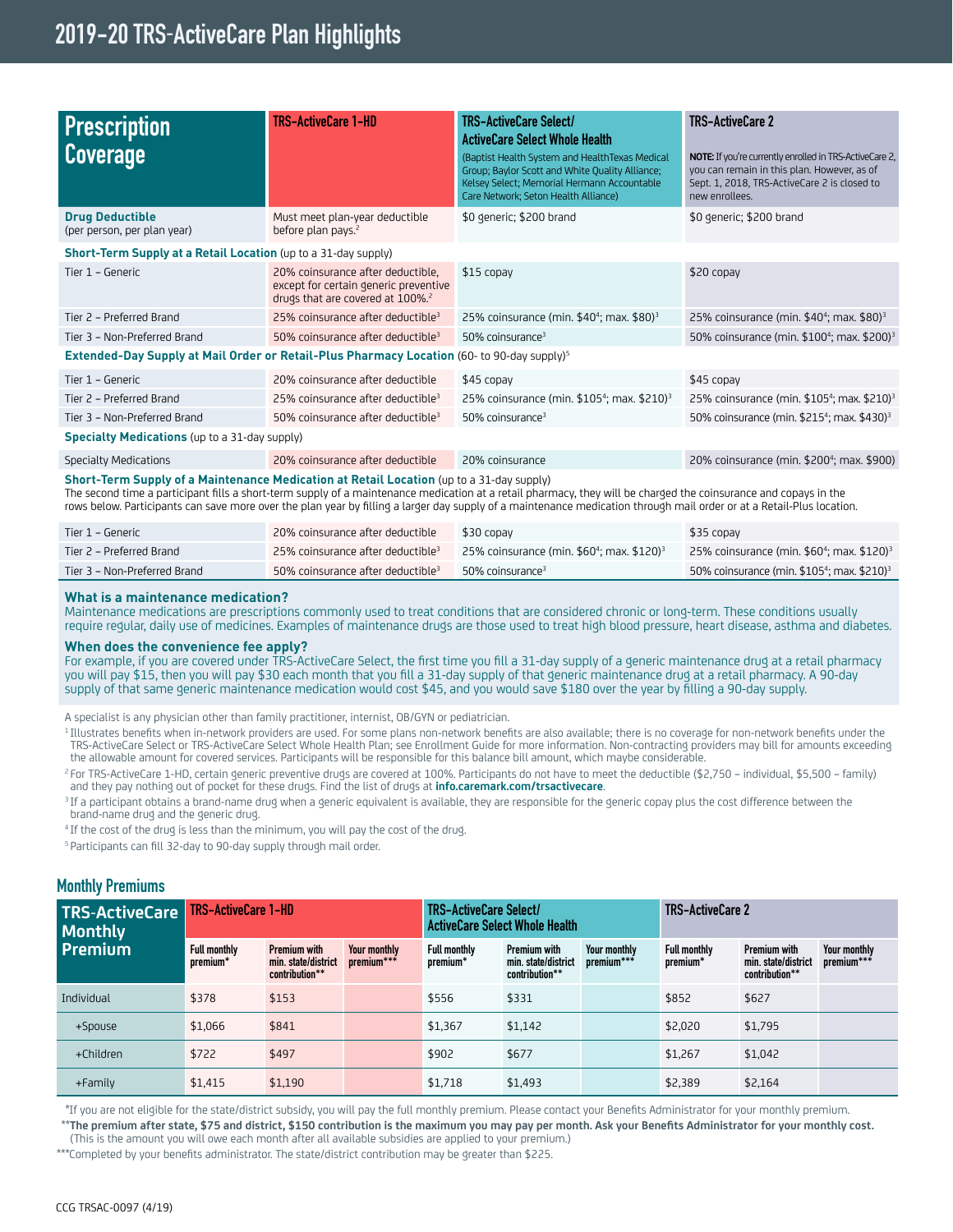

### **Cambios en TRS-ActiveCare**

| <b>Cobertura Médica</b>                                                                                                                                   | <b>TRS-ActiveCare 1-HD</b>                                                                                                                   |                                                                                                                                                                               | <b>TRS-ActiveCare Select/</b><br><b>ActiveCare Select Whole Health</b> |                                                                                            | <b>TRS-ActiveCare 2</b><br>Nota: Este plan está cerrado. Solo los participantes<br>que estén actualmente inscritos en TRS-ActiveCare<br>2 serán elegibles para permanecer en este plan<br>durante el año 2019-20. No se permitirá la<br>inscripción de participantes nuevos. |                                                                                                                                                                               |
|-----------------------------------------------------------------------------------------------------------------------------------------------------------|----------------------------------------------------------------------------------------------------------------------------------------------|-------------------------------------------------------------------------------------------------------------------------------------------------------------------------------|------------------------------------------------------------------------|--------------------------------------------------------------------------------------------|------------------------------------------------------------------------------------------------------------------------------------------------------------------------------------------------------------------------------------------------------------------------------|-------------------------------------------------------------------------------------------------------------------------------------------------------------------------------|
|                                                                                                                                                           | Año del Plan 2018 - 19                                                                                                                       | Año del Plan 2019 - 20                                                                                                                                                        | Año del Plan 2018 — 19                                                 | Año del Plan 2019 — 20                                                                     | Año del Plan 2018 - 19                                                                                                                                                                                                                                                       | Año del Plan 2019 — 20                                                                                                                                                        |
| Desembolso personal dentro y fuera<br>de la red<br>Por persona / Familia                                                                                  | \$6,650/\$13,300                                                                                                                             | \$6,750/\$13,500                                                                                                                                                              | \$7,350/\$14,700                                                       | \$7,900/\$15,800                                                                           | \$7,350/\$14,700                                                                                                                                                                                                                                                             | \$7,900/\$15,800                                                                                                                                                              |
| Desembolso personal máximo fuera<br>de la red<br>Por persona / Familia                                                                                    | \$13,300/\$26,600                                                                                                                            | \$20,250/\$40,500                                                                                                                                                             | No se aplica                                                           | No se aplica                                                                               | \$14,700/\$29,400                                                                                                                                                                                                                                                            | \$23,700/\$47,400                                                                                                                                                             |
| Cargo de hospital para paciente<br>interno fuera de la red                                                                                                | Usted paga un 40%<br>después del deducible                                                                                                   | El plan paga los cargos<br>cubiertos hasta \$500<br>máximo por día después<br>del deducible. Usted paga<br>la diferencia o cantidad<br>que exceda los \$500<br>máximo por día | No se aplica                                                           | No se aplica                                                                               | Usted efectúa un copago<br>de \$150 por día más un<br>pago del 40% después<br>del deducible (\$750<br>copago máximo por<br>hospitalización; \$2,250<br>copago máximo por año<br>del plan)                                                                                    | El plan paga los cargos<br>cubiertos hasta \$500<br>máximo por día después<br>del deducible. Usted paga<br>la diferencia o cantidad<br>que exceda los \$500<br>máximo por día |
| Cobertura para Medicinas Recetadas   Medicamentos Genéricos                                                                                               |                                                                                                                                              |                                                                                                                                                                               |                                                                        |                                                                                            |                                                                                                                                                                                                                                                                              |                                                                                                                                                                               |
| Copago / coseguro medicamentos<br>adquiridos en farmacia regular<br>Ísuministros de hasta 31 días)                                                        | Usted paga 20%<br>después del deducible,<br>excepto por ciertos<br>medicamentos genéricos<br>preventivos, los cuales se<br>cubren en un 100% | No cambia                                                                                                                                                                     | Usted paga \$20 no hay<br>deducible                                    | Usted paga \$15. No hay<br>deducible                                                       | Usted paga \$20. No hay<br>deducible                                                                                                                                                                                                                                         | No cambia                                                                                                                                                                     |
| Copago / coseguro medicamentos<br>de mantenimiento adquiridos en<br>farmacia regular<br>(después del 1er abastecimiento;<br>suministros de hasta 31 días) | Usted paga 20% después<br>del deducible                                                                                                      | No cambia                                                                                                                                                                     | Usted paga \$35. No hay<br>deducible                                   | Usted paga \$30. No hay<br>deducible                                                       | Usted paga \$35. No hay<br>deducible                                                                                                                                                                                                                                         | No cambia                                                                                                                                                                     |
| Cobertura para Medicinas Recetadas   Medicamentos de Marca Preferida                                                                                      |                                                                                                                                              |                                                                                                                                                                               |                                                                        |                                                                                            |                                                                                                                                                                                                                                                                              |                                                                                                                                                                               |
| Copago / coseguro medicamentos<br>adquiridos en farmacia regular<br>(para suministros de hasta 31 días)                                                   | Usted paga 20% después<br>del deducible                                                                                                      | Usted paga 25% después<br>del deducible                                                                                                                                       | Usted paga \$40 después<br>del deducible del<br>medicamento            | Usted paga 25% después<br>del deducible del<br>medicamento (mínimo<br>\$40*; máximo \$80)  | Usted paga \$40 después<br>del deducible del<br>medicamento                                                                                                                                                                                                                  | Usted paga 25% después<br>del deducible del<br>medicamento (mínimo<br>\$40*; máximo \$80)                                                                                     |
| Copago / coseguro medicamentos<br>de mantenimiento adquiridos en<br>farmacia regular<br>(después del 1er abastecimiento;<br>suministros de hasta 31 días) | Usted paga 20% después<br>del deducible                                                                                                      | Usted paga 25% después<br>del deducible                                                                                                                                       | Usted paga \$60 después<br>del deducible del<br>medicamento            | Usted paga 25% después<br>del deducible del<br>medicamento (mínimo<br>\$60*; máximo \$120) | Usted paga \$60 después<br>del deducible del<br>medicamento                                                                                                                                                                                                                  | Usted paga 25% después<br>del deducible del<br>medicamento (mínimo<br>\$60*; máximo \$120)                                                                                    |
| Copago / coseguro medicamentos<br>ordenados por correo o adquiridos<br>en una farmacia Retail Plus<br>(suministros de 60 a 90 días)                       | del deducible                                                                                                                                | Usted paga 20% después Usted paga 25% después Usted paga \$105<br>del deducible                                                                                               | después del deducible del del deducible del<br>medicamento             | Usted paga 25% después Usted paga \$105<br>medicamento (mínimo<br>\$105*; máximo \$210)    | después del deducible<br>del medicamento                                                                                                                                                                                                                                     | Usted paga 25% después del<br>deducible del medicamento<br>(mínimo \$105*; máximo<br>\$210                                                                                    |
| Cobertura para Medicinas Recetadas  <br>Medicamentos de Marca No Preferida                                                                                |                                                                                                                                              |                                                                                                                                                                               |                                                                        |                                                                                            |                                                                                                                                                                                                                                                                              |                                                                                                                                                                               |
| Copago / coseguro medicamentos<br>adquiridos en farmacia regular<br>(suministros de hasta 31 días)                                                        | Usted paga 50% después No cambia<br>del deducible                                                                                            |                                                                                                                                                                               | Usted paga 50% después<br>del deducible del<br>medicamento             | No cambia                                                                                  | Usted paga 50% después<br>del deducible del<br>medicamento (mínimo<br>\$65*; máximo \$130)                                                                                                                                                                                   | Usted paga 50% después<br>del deducible del<br>medicamento (mínimo<br>\$100*; máximo \$200)                                                                                   |
| Copago / coseguro medicamentos<br>adquiridos en una farmacia regular<br>(suministros de 60 a 90 días)                                                     | Usted paga 50% después<br>del deducible                                                                                                      | No cambia                                                                                                                                                                     | Usted paga 50% después<br>del deducible del<br>medicamento             | No cambia                                                                                  | Usted paga 50% después<br>del deducible del<br>medicamento (mínimo<br>\$90*; máximo \$180)                                                                                                                                                                                   | Usted paga 50% después<br>del deducible del<br>medicamento (mínimo<br>\$105*; máximo \$210)                                                                                   |
| Copago / coseguro medicamentos<br>ordenados por correo o adquiridos en<br>una farmacia Retail Plus<br>(suministros de 60 a 90 días)                       | Usted paga 50% después No cambia<br>del deducible                                                                                            |                                                                                                                                                                               | Usted paga 50% después<br>del deducible del<br>medicamento             | No cambia                                                                                  | Usted paga 50% después<br>del deducible del<br>medicamento (mínimo<br>\$180*; máximo \$360                                                                                                                                                                                   | Usted paga 50% después<br>del deducible del<br>medicamento (mínimo<br>\$215*; máximo \$430)                                                                                   |

\*Si el costo del medicamento es menor que el mínimo, usted pagará por el costo del medicamento.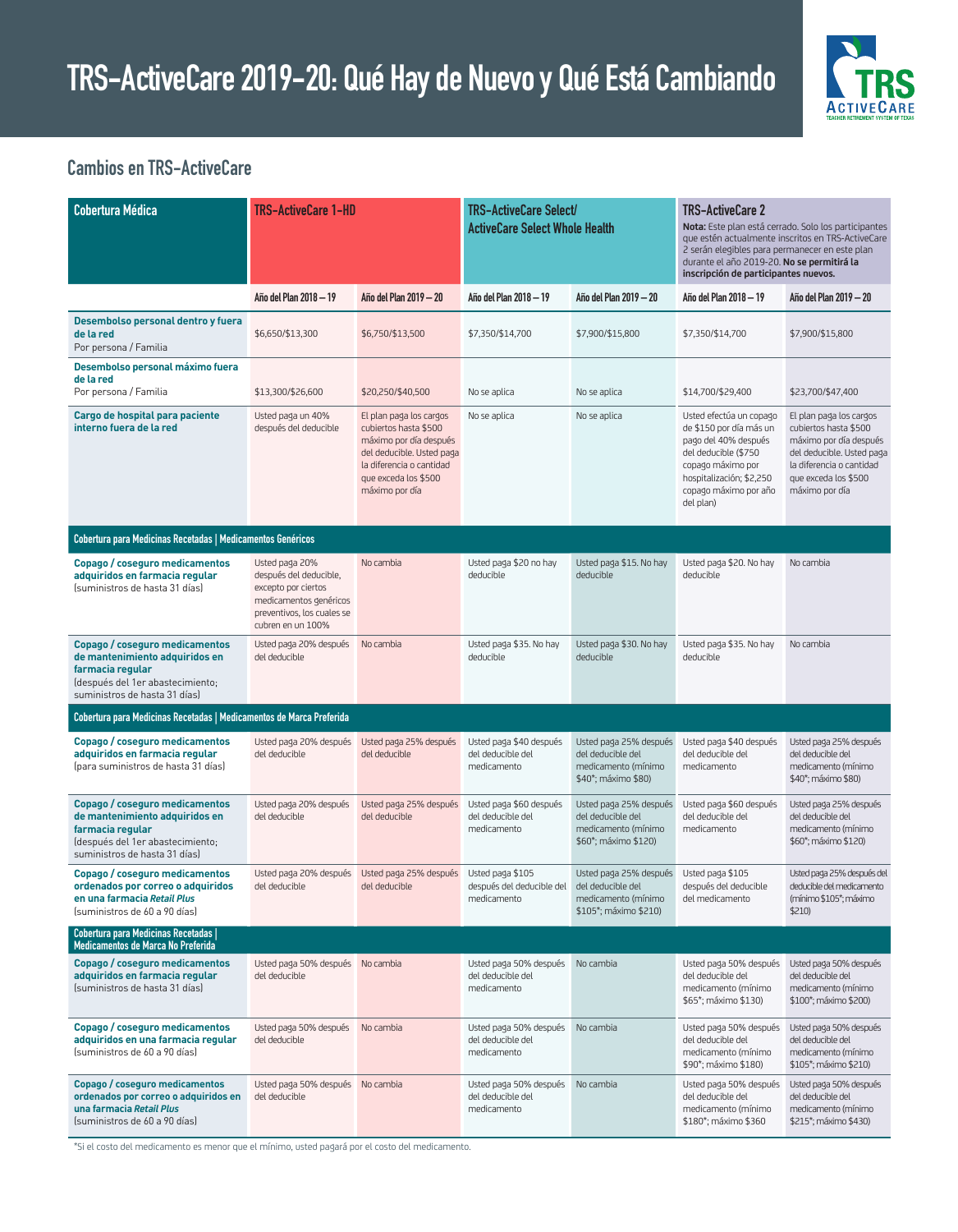### **Cambios a las Primas de TRS-ActiveCare**

#### **Primas Nuevas para el Año 2019-20**

| Prima Mensual de<br><b>TRS-ActiveCare</b> | <b>TRS-ActiveCare 1-HD</b> |                                                                        | <b>TRS-ActiveCare Select/</b><br><b>ActiveCare Select Whole Health</b> |                                                                        | <b>TRS-ActiveCare 2</b> |                                                                        |
|-------------------------------------------|----------------------------|------------------------------------------------------------------------|------------------------------------------------------------------------|------------------------------------------------------------------------|-------------------------|------------------------------------------------------------------------|
|                                           | Prima mensual completa*    | Costo después de la<br>contribución del estado /<br>distrito escolar** | Prima mensual completa*                                                | Costo después de la<br>contribución del estado /<br>distrito escolar** | Prima mensual completa* | Costo después de la<br>contribución del estado /<br>distrito escolar** |
| Por Persona                               | \$378                      | \$153                                                                  | \$556                                                                  | \$331                                                                  | \$852                   | \$627                                                                  |
| +Cónyuge                                  | \$1,066                    | \$841                                                                  | \$1,367                                                                | \$1,142                                                                | \$2,020                 | \$1,795                                                                |
| +Hijos                                    | \$722                      | \$497                                                                  | \$902                                                                  | \$677                                                                  | \$1,267                 | \$1,042                                                                |
| +Familia                                  | \$1,415                    | \$1,190                                                                | \$1,718                                                                | \$1,493                                                                | \$2,389                 | \$2,164                                                                |

#### **Primas Actuales para el Año 2018-19**

| Prima Mensual de<br><b>TRS-ActiveCare</b> | <b>TRS-ActiveCare 1-HD</b> |                                                                                                                                                                             | <b>TRS-ActiveCare Select/</b><br><b>ActiveCare Select Whole Health</b> |                         | <b>TRS-ActiveCare 2</b>                                                |         |
|-------------------------------------------|----------------------------|-----------------------------------------------------------------------------------------------------------------------------------------------------------------------------|------------------------------------------------------------------------|-------------------------|------------------------------------------------------------------------|---------|
|                                           | Prima mensual completa*    | Costo después de la<br>Costo después de la<br>Prima mensual completa*<br>contribución del estado /<br>contribución del estado /<br>distrito escolar**<br>distrito escolar** |                                                                        | Prima mensual completa* | Costo después de la<br>contribución del estado /<br>distrito escolar** |         |
| Por Persona                               | \$367                      | \$142                                                                                                                                                                       | \$540                                                                  | \$315                   | \$782                                                                  | \$557   |
| +Cónyuge                                  | \$1,035                    | \$810                                                                                                                                                                       | \$1,327                                                                | \$1,102                 | \$1,855                                                                | \$1,630 |
| +Hijos                                    | \$701                      | \$476                                                                                                                                                                       | \$876                                                                  | \$651                   | \$1,163                                                                | \$938   |
| +Familia                                  | \$1,374                    | \$1,149                                                                                                                                                                     | \$1,668                                                                | \$1,443                 | \$2,194                                                                | \$1,969 |

 \*Si usted no es elegible para recibir subsidio del estado o distrito escolar, pagará la cantidad completa de la prima mensual. Comuníquese con su Administrador de Beneficios para conocer su prima mensual.

**\*\*Lo máximo que podría pagar es el costo posterior a la contribución de \$75 del estado y a la contribución de \$150 del distrito escolar. Consulte con su Administrador de Beneficios para conocer su costo mensual. (Esta es la cantidad que deberá pagar cada mes después de que se hayan aplicado a su prima todos los subsidios disponibles).**



¡Descargue hoy mismo la nueva aplicación de TRS Health!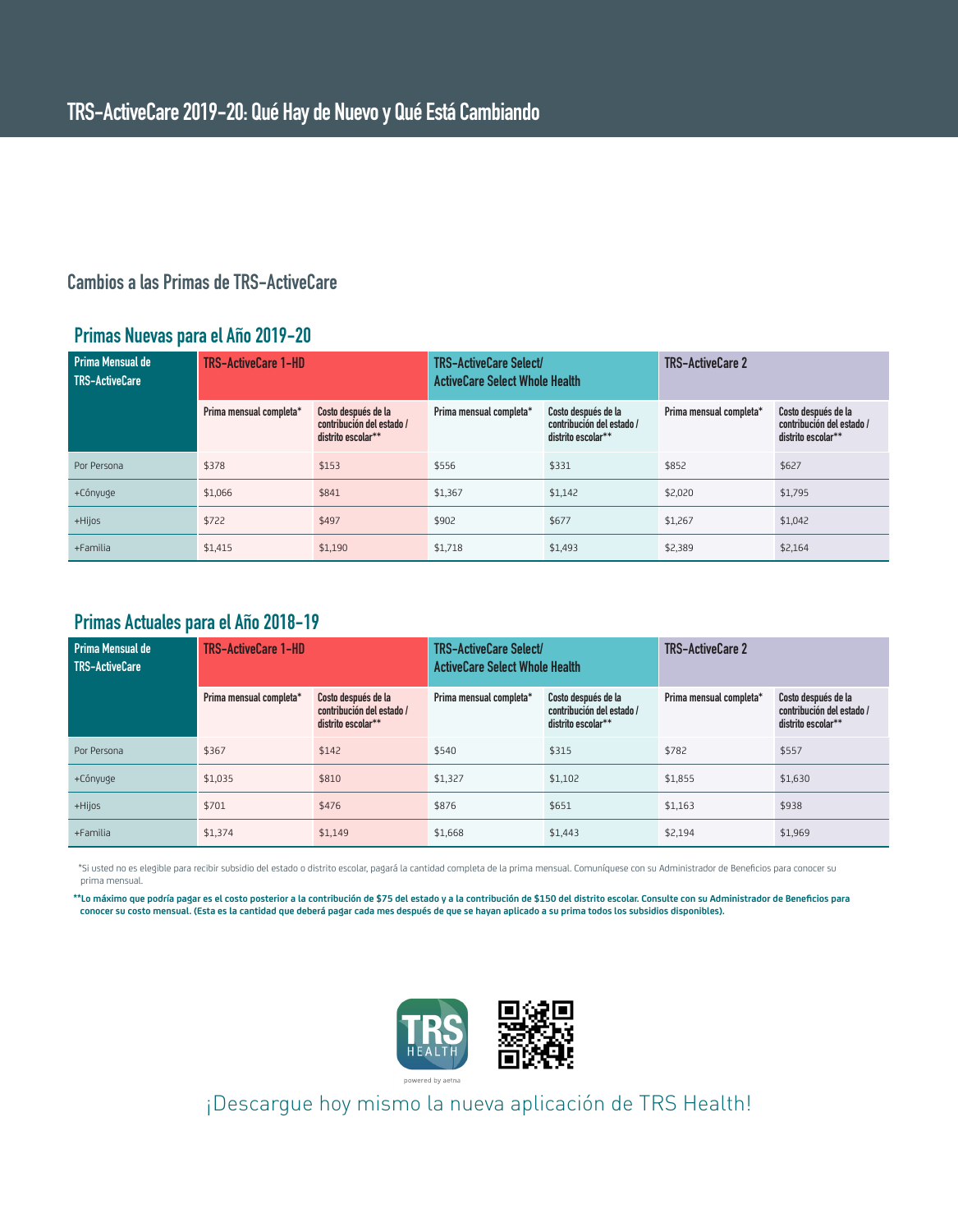## **TRS-ActiveCare 2019-20: Qué Hay de Nuevo y Qué Está Cambiando**

## **Cambios al Plan HMO**

| Cobertura Médica                                                                                                                                           | <b>BCBSTX</b>                         |                                       | <b>FirstCare</b>                                                                                                |                                                                                                                                                          | <b>Scott and White</b>                                                                              |                                                                                                                                                                                                                              |  |
|------------------------------------------------------------------------------------------------------------------------------------------------------------|---------------------------------------|---------------------------------------|-----------------------------------------------------------------------------------------------------------------|----------------------------------------------------------------------------------------------------------------------------------------------------------|-----------------------------------------------------------------------------------------------------|------------------------------------------------------------------------------------------------------------------------------------------------------------------------------------------------------------------------------|--|
|                                                                                                                                                            | Año del Plan 2018 - 19                | Año del Plan 2019 - 20                | Año del Plan 2018 - 19                                                                                          | Año del Plan 2019 - 20                                                                                                                                   | Año del Plan 2018 - 19                                                                              | Año del Plan 2019 - 20                                                                                                                                                                                                       |  |
| Desembolso personal máximo<br>Por Persona / Por Familia                                                                                                    |                                       |                                       | \$7,350/\$14,700                                                                                                | \$7,450/\$14,900                                                                                                                                         | \$7,000/\$14,000<br>\$7,450/\$14,900                                                                |                                                                                                                                                                                                                              |  |
| <b>Deducible</b><br>Por Persona / Por Familia                                                                                                              |                                       |                                       | \$750/\$2,250                                                                                                   | \$950/\$2,850                                                                                                                                            | \$1,000/\$3,000                                                                                     | \$950/\$2,850                                                                                                                                                                                                                |  |
| Visita al consultorio del médico<br>primario                                                                                                               |                                       | No hay cambios para<br>el plan BCBSTX | Usted paga \$20                                                                                                 | No cambia                                                                                                                                                | Usted paga \$15, se<br>omite el copago por la<br>1ra visita al consultorio<br>médico por enfermedad | Usted paga \$20, se omite<br>el copago por la 1ra visita<br>al consultorio médico por<br>enfermedad, \$0 copago<br>por visita al consultorio<br>del médico primario para<br>dependientes menores de<br>19 años o de esa edad |  |
| Copago por visita al consultorio de<br>un especialista                                                                                                     |                                       |                                       | \$60                                                                                                            | \$70                                                                                                                                                     | \$70<br>No cambia                                                                                   |                                                                                                                                                                                                                              |  |
| Copago por cuidado urgente                                                                                                                                 |                                       |                                       | Usted paga \$75; se<br>omite el deducible                                                                       | Usted paga \$50; se<br>omite el deducible                                                                                                                | Usted paga \$50 copago<br>No cambia                                                                 |                                                                                                                                                                                                                              |  |
| Sala de Emergencia Copago/<br>coseguro                                                                                                                     |                                       |                                       | Usted paga \$500<br>después del deducible                                                                       | No cambia                                                                                                                                                | Usted paga \$250<br>Usted paga \$500<br>más 20% después del<br>después del deducible<br>deducible   |                                                                                                                                                                                                                              |  |
| Cobertura para Medicinas Recetadas                                                                                                                         |                                       |                                       |                                                                                                                 |                                                                                                                                                          |                                                                                                     |                                                                                                                                                                                                                              |  |
| Deducible para medicinas<br>recetadas                                                                                                                      |                                       | No hay cambios de<br>plan para BCBSTX | \$100 por persona<br>\$300 por familia                                                                          | \$150 (excluyendo los<br>genéricos de marca<br>preferida)                                                                                                | \$150                                                                                               | No cambia                                                                                                                                                                                                                    |  |
| Cobertura para Medicinas Recetadas   Medicamentos de Marca Preferida                                                                                       |                                       |                                       |                                                                                                                 |                                                                                                                                                          |                                                                                                     |                                                                                                                                                                                                                              |  |
| Copago / coseguro medicamentos<br>adquiridos en farmacia regular<br>Isuministros de hasta 31 días)                                                         | No hay cambios para<br>el plan BCBSTX |                                       | Usted paga \$15 por<br>genérico, \$40 por<br>medicamento de marca,<br>después del deducible<br>por medicamento  | Usted paga \$5 por<br>genérico, (se omite<br>el deducible por<br>medicamento); 30% por<br>medicamento de marca,<br>después del deducible                 |                                                                                                     |                                                                                                                                                                                                                              |  |
| Copago / coseguro medicamentos<br>de mantenimiento adquiridos en<br>farmacia regular<br>(después del 1er abastecimiento;<br>suministros de hasta 31 días)  |                                       |                                       | Usted paga \$15 por<br>genérico, \$40 por<br>medicamento de marca,<br>después del deducible<br>por medicamento  | Usted paga \$12.50<br>por genérico (se omite<br>el deducible por<br>medicamento); 30% por<br>medicamento de marca,<br>después del deducible              | No hay cambios para<br>el plan Scott and<br>White                                                   |                                                                                                                                                                                                                              |  |
| Copago / coseguro medicamentos<br>ordenados por correo<br>Isuministros de 60 a 90 días)                                                                    |                                       |                                       | Usted paga \$45 por<br>genérico; \$120 por<br>medicamento de marca,<br>después del deducible<br>por medicamento | Usted paga \$12.50<br>por genérico (se omite<br>el deducible por<br>medicamento); 30% por<br>medicamento de marca,<br>después del deducible              |                                                                                                     |                                                                                                                                                                                                                              |  |
| <b>Cobertura para Medicinas Recetadas</b>  <br>Medicamentos de Marca No Preferida                                                                          |                                       |                                       |                                                                                                                 |                                                                                                                                                          |                                                                                                     |                                                                                                                                                                                                                              |  |
| Copago / coseguro medicamentos<br>adquiridos en farmacia regular<br>(suministros de hasta 31 días)                                                         |                                       |                                       | Usted paga \$100<br>después del deducible<br>por medicamento                                                    | Usted paga 50% después<br>del deducible por<br>medicamento                                                                                               |                                                                                                     |                                                                                                                                                                                                                              |  |
| Copago / coseguro medicamentos<br>de mantenimiento adquiridos en<br>farmacia regular<br>(después del 1 er abastecimiento;<br>suministros de hasta 31 días) | No hay cambios para<br>el plan BCBSTX |                                       | Usted paga \$100<br>después del deducible<br>por medicamento                                                    | Usted paga 50%<br>después del deducible<br>por medicamento                                                                                               | No hay cambios para<br>el plan Scott and<br>White                                                   |                                                                                                                                                                                                                              |  |
| Copago / coseguro medicamentos<br>ordenados por correo<br>(suministros de 60 a 90 días)                                                                    |                                       |                                       | Usted paga \$300<br>después del deducible<br>por medicamento                                                    | Usted paga 50% después<br>del deducible por<br>medicamento                                                                                               |                                                                                                     |                                                                                                                                                                                                                              |  |
| Medicamentos de especialidad                                                                                                                               |                                       |                                       | Usted paga 20% después<br>del deducible por<br>medicamento                                                      | Usted paga 15%<br>para los Niveles 1 y 2<br>después del deducible<br>por medicamento; 25%<br>para el Nivel 3 después<br>del deducible por<br>medicamento |                                                                                                     |                                                                                                                                                                                                                              |  |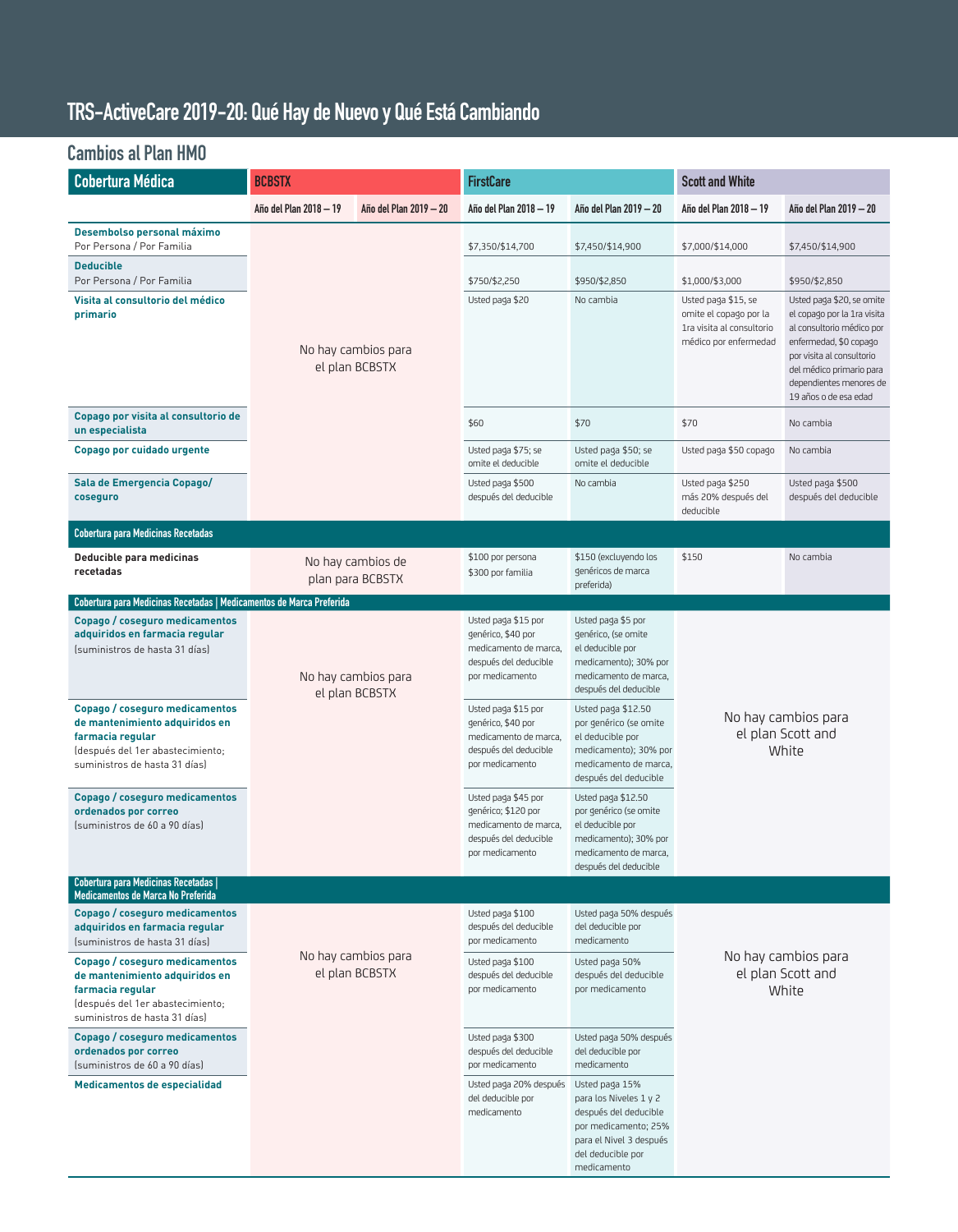### **Cambios a las Primas de HMO**

#### **Primas Nuevas para el Año 2019-20**

| <b>Prima Mensual</b> | <b>BCBSTX</b>           |                                                                        | <b>FirstCare</b>        |                                                                        | <b>Scott and White</b>  |                                                                        |
|----------------------|-------------------------|------------------------------------------------------------------------|-------------------------|------------------------------------------------------------------------|-------------------------|------------------------------------------------------------------------|
|                      | Prima mensual completa* | Costo después de la<br>contribución del estado /<br>distrito escolar** | Prima mensual completa* | Costo después de la<br>contribución del estado /<br>distrito escolar** | Prima mensual completa* | Costo después de la<br>contribución del estado /<br>distrito escolar** |
| Por Persona          | \$486.56                | \$261.56                                                               | \$560.50                | \$335.50                                                               | \$558.54                | \$333.54                                                               |
| +Cónyuge             | \$1,177.52              | \$952.52                                                               | \$1,416.52              | \$1,191.52                                                             | \$1,306.58              | \$1,081.58                                                             |
| + Hijos              | \$761.96                | \$536.96                                                               | \$892.16                | \$667.16                                                               | \$876.76                | \$651.76                                                               |
| +Familia             | \$1,249.00              | \$1,024.00                                                             | \$1,454.80              | \$1,229.80                                                             | \$1,457.28              | \$1,232.28                                                             |

### **Primas Actuales para el Año 2018-19**

| <b>Prima Mensual</b> | <b>BCBSTX</b>           |                                                                        | <b>FirstCare</b>        |                                                                        | <b>Scott and White</b>  |                                                                        |
|----------------------|-------------------------|------------------------------------------------------------------------|-------------------------|------------------------------------------------------------------------|-------------------------|------------------------------------------------------------------------|
|                      | Prima mensual completa* | Costo después de la<br>contribución del estado /<br>distrito escolar** | Prima mensual completa* | Costo después de la<br>contribución del estado /<br>distrito escolar** | Prima mensual completa* | Costo después de la<br>contribución del estado /<br>distrito escolar** |
| Por Persona          | \$474.02                | \$249.02                                                               | \$534.04                | \$309.04                                                               | \$578.36                | \$353.36                                                               |
| +Cónyuge             | \$1,146.83              | \$921.83                                                               | \$1,348.92              | \$1,123.92                                                             | \$1,353.40              | \$1,128,40                                                             |
| + Hijos              | \$742.19                | \$517.19                                                               | \$849.76                | \$624.76                                                               | \$908.06                | \$683.06                                                               |
| +Familia             | \$1,216.42              | \$991.42                                                               | \$1,385.36              | \$1,160.36                                                             | \$1,509.56              | \$1,284.56                                                             |

 \*Si usted no es elegible para recibir subsidio del estado o distrito escolar, pagará la cantidad completa de la prima mensual. Comuníquese con su Administrador de Beneficios para conocer su prima mensual.

**\*\*Lo máximo que podría pagar es el costo posterior a la contribución de \$75 del estado y a la contribución de \$150 del distrito escolar. Consulte con su Administrador de Beneficios para conocer su costo mensual. (Esta es la cantidad que deberá pagar cada mes después de que se hayan aplicado a su prima todos los subsidios disponibles).**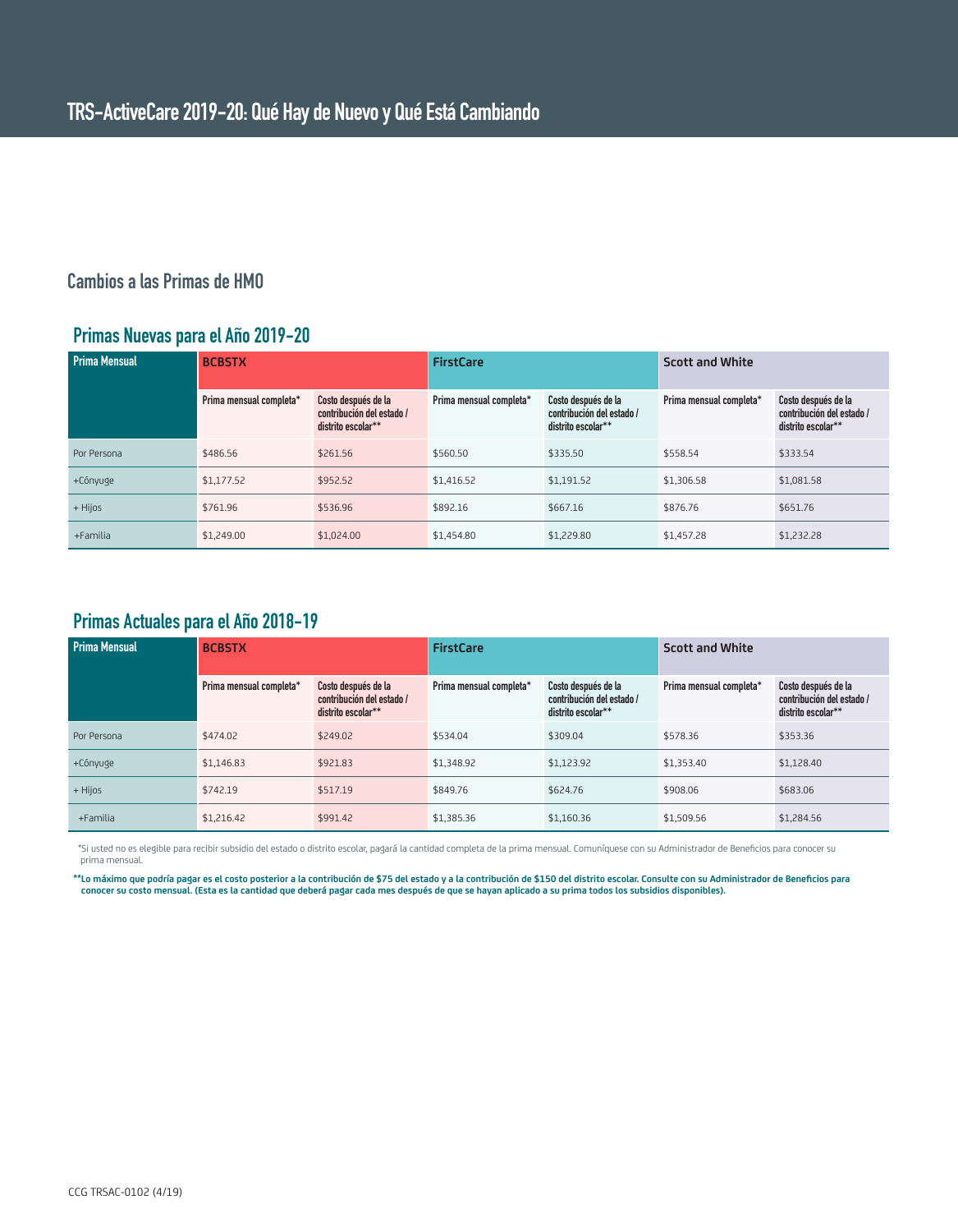## **Puntos Importantes del Plan TRS-ActiveCare para el Año 2019-20**

Vigente del 1ro de septiembre de 2019 al 31 de agosto de 2020 | Nivel de Beneficios Dentro de la Red1



| <b>Cobertura</b><br><b>Médica</b>                                                                                                                                                 | TRS-ActiveCare 1-HD                                                                                                                                                                                | <b>TRS-ActiveCare Select/</b><br><b>TRS-ActiveCare Select Whole Health</b><br>(Baptist Health System y Health Texas Medical<br>Group; Baylor Scott and White Quality Alliance;<br>Kelsey Select; Memorial Hermann Accountable<br>Care Network; Seton Health Alliance) | <b>TRS-ActiveCare 2</b><br>NOTA: Si usted está actualmente inscrito en<br>TRS-ActiveCare 2, puede permanecer en este plan.<br>Sin embargo, a partir del 1ro de septiembre de<br>2018, TRS-ActiveCare 2 estará cerrado para todos los<br>participantes que deseen inscribirse por vez primera. |  |
|-----------------------------------------------------------------------------------------------------------------------------------------------------------------------------------|----------------------------------------------------------------------------------------------------------------------------------------------------------------------------------------------------|-----------------------------------------------------------------------------------------------------------------------------------------------------------------------------------------------------------------------------------------------------------------------|-----------------------------------------------------------------------------------------------------------------------------------------------------------------------------------------------------------------------------------------------------------------------------------------------|--|
| <b>Deducible</b><br>(por año del plan)                                                                                                                                            |                                                                                                                                                                                                    |                                                                                                                                                                                                                                                                       |                                                                                                                                                                                                                                                                                               |  |
| Dentro de la Red                                                                                                                                                                  | \$2,750 empleado solamente/ \$5,500 familia                                                                                                                                                        | \$1,200 por persona / \$3,600 por familia                                                                                                                                                                                                                             | \$1,000 por persona / \$3,000 por familia                                                                                                                                                                                                                                                     |  |
| Fuera de la Red                                                                                                                                                                   | \$5,500 empleado solamente / \$11,000 familia                                                                                                                                                      | No se aplica. Este plan no cubre los servicios prestados<br>fuera de la red, a excepción de las emergencias.                                                                                                                                                          | \$2,000 por persona / \$6,000 por familia                                                                                                                                                                                                                                                     |  |
| <b>Desembolso Personal Máximo</b><br>(por año del plan, los deducibles médicos y para medicinas<br>recetadas, copagos y coseguro cuentan contra el<br>desembolso personal máximo) | El desembolso personal máximo solamente<br>incluye los gastos cubiertos en que haya incurrido<br>la persona individual.                                                                            |                                                                                                                                                                                                                                                                       |                                                                                                                                                                                                                                                                                               |  |
| Dentro de la Red                                                                                                                                                                  | \$6,750 por persona / \$13,500 por familia                                                                                                                                                         | \$7,900 por persona / \$15,800 por familia                                                                                                                                                                                                                            | \$7,900 por persona / \$15,800 por familia                                                                                                                                                                                                                                                    |  |
| Fuera de la Red                                                                                                                                                                   | \$20,250 por persona / \$40,500 por familia                                                                                                                                                        | No se aplica. Este plan no cubre los servicios prestados<br>fuera de la red, a excepción de las emergencias.                                                                                                                                                          | \$23,700 por persona / \$47,400 por familia                                                                                                                                                                                                                                                   |  |
| Coseguro<br>Dentro de la Red: El participante paga<br>(después del deducible)                                                                                                     | 20%                                                                                                                                                                                                | 20%                                                                                                                                                                                                                                                                   | 20%                                                                                                                                                                                                                                                                                           |  |
| Fuera de la Red: El participante paga<br>(después del deducible)                                                                                                                  | 40% de la cantidad permitida, a menos que se<br>indique lo contrario                                                                                                                               | No se aplica. Este plano no cubre los servicios prestados<br>fuera de la red, a excepción de las emergencias.                                                                                                                                                         | 40% de la cantidad permitida, a menos que se indique<br>lo contrario                                                                                                                                                                                                                          |  |
| <b>Copago por Visita al Consultorio Médico</b><br>El participante paga                                                                                                            | 20% después del deducible                                                                                                                                                                          | \$30 copago por médico primario<br>\$70 copago por especialista                                                                                                                                                                                                       | \$30 copago por médico primario<br>\$70 copago por especialista                                                                                                                                                                                                                               |  |
| Laboratorio de Diagnóstico<br>El participante paga                                                                                                                                | 20% después del deducible                                                                                                                                                                          | 20% después del deducible<br>(Kelsey Select - El plan paga un 100%)                                                                                                                                                                                                   | 20% después del deducible                                                                                                                                                                                                                                                                     |  |
| <b>Cuidado Preventivo</b><br>Vea los ejemplos que se muestran a continuación                                                                                                      | El plan paga 100%                                                                                                                                                                                  | El plan paga 100%                                                                                                                                                                                                                                                     | El plan paga 100%                                                                                                                                                                                                                                                                             |  |
| <b>Servicios Prestados por un</b><br>Médico de Teladoc <sup>®</sup>                                                                                                               | \$40 honorario por consulta (cuenta contra el<br>deducible y desembolso personal máximo)                                                                                                           | El plan paga 100%                                                                                                                                                                                                                                                     | El plan paga 100%                                                                                                                                                                                                                                                                             |  |
| Radiología de Alta Tecnología<br>(tomografía computarizada (CT scan), imágenes de resonancia<br>magnética (MRI), medicina nuclear) El participante paga                           | 20% después del deducible                                                                                                                                                                          | \$100 copago más 20% después del deducible                                                                                                                                                                                                                            | \$100 copago más 20% después del deducible                                                                                                                                                                                                                                                    |  |
| Hospitalización – Gastos de Hospital Solamente<br>(requiere autorización previa)                                                                                                  |                                                                                                                                                                                                    |                                                                                                                                                                                                                                                                       |                                                                                                                                                                                                                                                                                               |  |
| Dentro de la Red                                                                                                                                                                  | 20% después del deducible                                                                                                                                                                          | \$150 copago por día más 20% después del deducible<br>(\$750 copago máximo por hospitalización)                                                                                                                                                                       | \$150 copago por día más 20% después del deducible<br>(\$750 copago máximo por hospitalización); \$2,250<br>copago máximo por año del plan)                                                                                                                                                   |  |
| Fuera de la Red                                                                                                                                                                   | El plan paga hasta \$500 por máximo diario de los<br>cargos cubiertos después del deducible. Usted paga<br>la diferencia, es decir, la cantidad que sobrepase los<br>\$500 de copago máximo diario | No se aplica. Este plan no cubre servicios prestados<br>fuera de la red a excepción de emergencias.                                                                                                                                                                   | El plan paga hasta \$500 por máximo diario de los<br>cargos cubiertos después del deducible. Usted paga la<br>diferencia, es decir, la cantidad que sobrepase los \$500<br>de copago máximo diario                                                                                            |  |
| <b>Cuidado Urgente</b>                                                                                                                                                            | 20% después del deducible                                                                                                                                                                          | \$50 copago por visita                                                                                                                                                                                                                                                | \$50 copago por visita                                                                                                                                                                                                                                                                        |  |
| Sala de Emergencia Independiente<br>El participante paga                                                                                                                          | \$500 copago por visita más 20% después del<br>deducible                                                                                                                                           | \$500 copago por visita más 20% después del<br>deducible                                                                                                                                                                                                              | \$500 copago por visita más 20% después del<br>deducible                                                                                                                                                                                                                                      |  |
| Sala de Emergencia (para uso en verdaderas<br>emergencias) El participante paga                                                                                                   | 20% después del deducible                                                                                                                                                                          | \$250 copago más 20% después del deducible (se<br>omite el copago si lo hospitalizan)                                                                                                                                                                                 | \$250 copago más 20% después del deducible (se<br>omite el copago si lo hospitalizan)                                                                                                                                                                                                         |  |
| Cirugía Ambulatoria<br>El participante paga                                                                                                                                       | 20% después del deducible                                                                                                                                                                          | \$150 copago por visita más 20% después del<br>deducible                                                                                                                                                                                                              | \$150 copago por visita más 20% después del<br>deducible                                                                                                                                                                                                                                      |  |
| Cirugía Bariátrica (se cubre solo si se efectúa en un<br>Institute of Quality o IOQ, por sus siglas en inglés)<br>Cargos del médico; El participante paga                         | \$5,000 copago (no se aplica contra el desembolso<br>personal máximo) más 20% después del<br>deducible                                                                                             | No se cubre                                                                                                                                                                                                                                                           | \$5,000 copago (no se aplica contra el desembolso<br>personal máximo) más 20% después del deducible                                                                                                                                                                                           |  |
| <b>Examen Anual de la Vista</b><br>(uno por año del plan, realizado por un oftalmólogo u<br>optometrista). El participante paga                                                   | 20% después del deducible                                                                                                                                                                          | \$70 copago por especialista                                                                                                                                                                                                                                          | \$70 copago por especialista                                                                                                                                                                                                                                                                  |  |
| <b>Examen Anual de la Capacidad Auditiva</b><br>El participante paga                                                                                                              | 20% después del deducible                                                                                                                                                                          | \$30 copago por médico primario<br>\$70 copago por especialista                                                                                                                                                                                                       | \$30 copago por médico primario<br>\$70 copago por especialista                                                                                                                                                                                                                               |  |

#### **Cuidado Preventivo**

A continuación, encontrará algunos ejemplos de la frecuencia y servicios relacionados con el cuidado preventivo:

**• Exámenes médicos de rutina:** anualmente después de cumplir 12 años

**• Mamografías:** anualmente después de cumplir 35 años **• Consejería para dejar de fumar:** ocho visitas por período de 12 meses **• Cuidado del niño sano:** sin límite hasta los 12 años de edad **• Colonoscopia:** una cada 10 años después de cumplir 45 años

**• Consejería para una dieta sana y el control de la obesidad:** sin límite hasta los 22 años. Después de 26 visitas por 12 meses.

**• Examen para la mujer sana y Papa Nicolau:** anualmente después de cumplir 18 años **• Examen para detectar el cáncer de próstata:** uno por año después de cumplir 50 años **• Apoyo para mujeres que estén amamantando:** seis visitas de consejería de lactación por período de 12 meses

Nota: Los servicios cubiertos bajo este beneficio deberán facturarlos el proveedor como "cuidado preventivo". El cuidado médico preventivo que no sea de la red no se pagará en un 100%. Si recibe cuidado preventivo a través perteneciente a la red, usted será responsable por cualquier deducible y coseguro aplicable bajo el plan. No hay cobertura para los servicios prestados fuera de la red bajo el plan TRS-ActiveCare Select ni TRS-ActiveCare S Para más información, consulte el Folleto de Beneficios en el **[www.trsactivecareaetna.com](http://www.trsactivecareaetna.com)**.

TRS-ActiveCare lo administra Aetna Life Insurance Company. Aetna proporciona servicios de pago de reclamaciones solamente y no asume ningún riesgo u obligación financiera con especto a las reclamaciones. Los beneficios par administra Caremark.